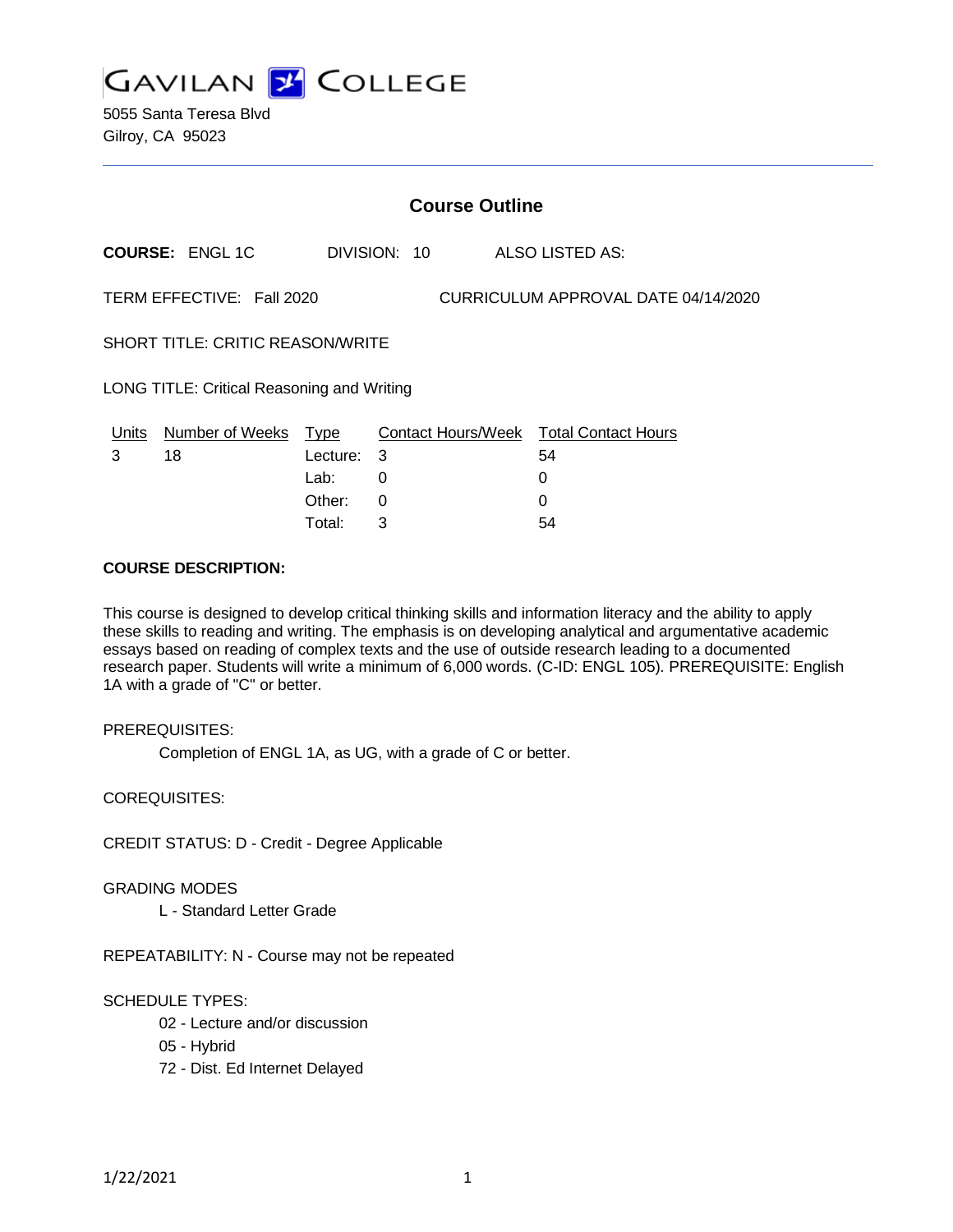# **STUDENT LEARNING OUTCOMES:**

By the end of this course, a student should:

1. Analyze and critically evaluate the reasoning methods and contexts of arguments.

2. Compose effective arguments that use a range of intentional rhetorical and logical strategies to articulate and explain their positions on complex issues in dialogue with other points of view.

3. Generate and explore research questions, determine the focus of one?s writing through preliminary research, and identify possible methods and plans for research.

4. Locate and evaluate sources through library research, draw logical conclusions from evidence to support a thesis-driven argument, and effectively integrate research through summary, quotation, and paraphrase.

# **CONTENT, STUDENT PERFORMANCE OBJECTIVES, OUT-OF-CLASS ASSIGNMENTS**

Curriculum Approval Date 04/14/2020

3 HOURS

#### CONTENT

Introduction to the course and its goals, particularly the importance of strong reasoning skills.

STUDENT PERFORMANCE OBJECTIVES: To become familiar with the requirements and expectations of the course.

17 Hours

### **CONTENT**

Introduce reasoning methods and models of argumentation. Practice identifying models of argument, rhetoric, concepts of logic and reasoning, including logical fallacies. Learn how to distinguish logic from rhetoric.

SPO: Analyze and critically evaluate the reasoning methods and contexts of arguments.

### 17 Hours

# CONTENT

Review writing process, MLA format, and essay structures. Apply argument models, concepts of logic and reasoning, and appropriate rhetoric to essays for various audiences and purposes that consider and/or respond to differing points of view.

SPO: Compose effective arguments that use a full range of legitimate rhetorical and logical strategies to articulate and explain their positions on complex issues in dialogue with other points of view.

#### 17 Hours

#### CONTENT

Through carefully constructed scaffolding of the research process, learn how to develop inquiry questions, conduct preliminary research, locate and evaluate source material, conduct independent/original research, draw logical conclusions from evidence, and integrate research into essays and argumentative research paper using logical reasoning.

SPO: Generate and explore research questions, determine the focus of one?s writing through preliminary research, and identify possible methods and plans for research. Locate and evaluate sources through library research, draw logical conclusions from evidence to support a thesis-driven argument, and effectively integrate research through summary, quotation, and paraphrase.

# **METHODS OF INSTRUCTION:**

Lecture, class discussion, group discussion/hands on Assignments; video, CD and multimedia presentations, written papers, responses, and exams.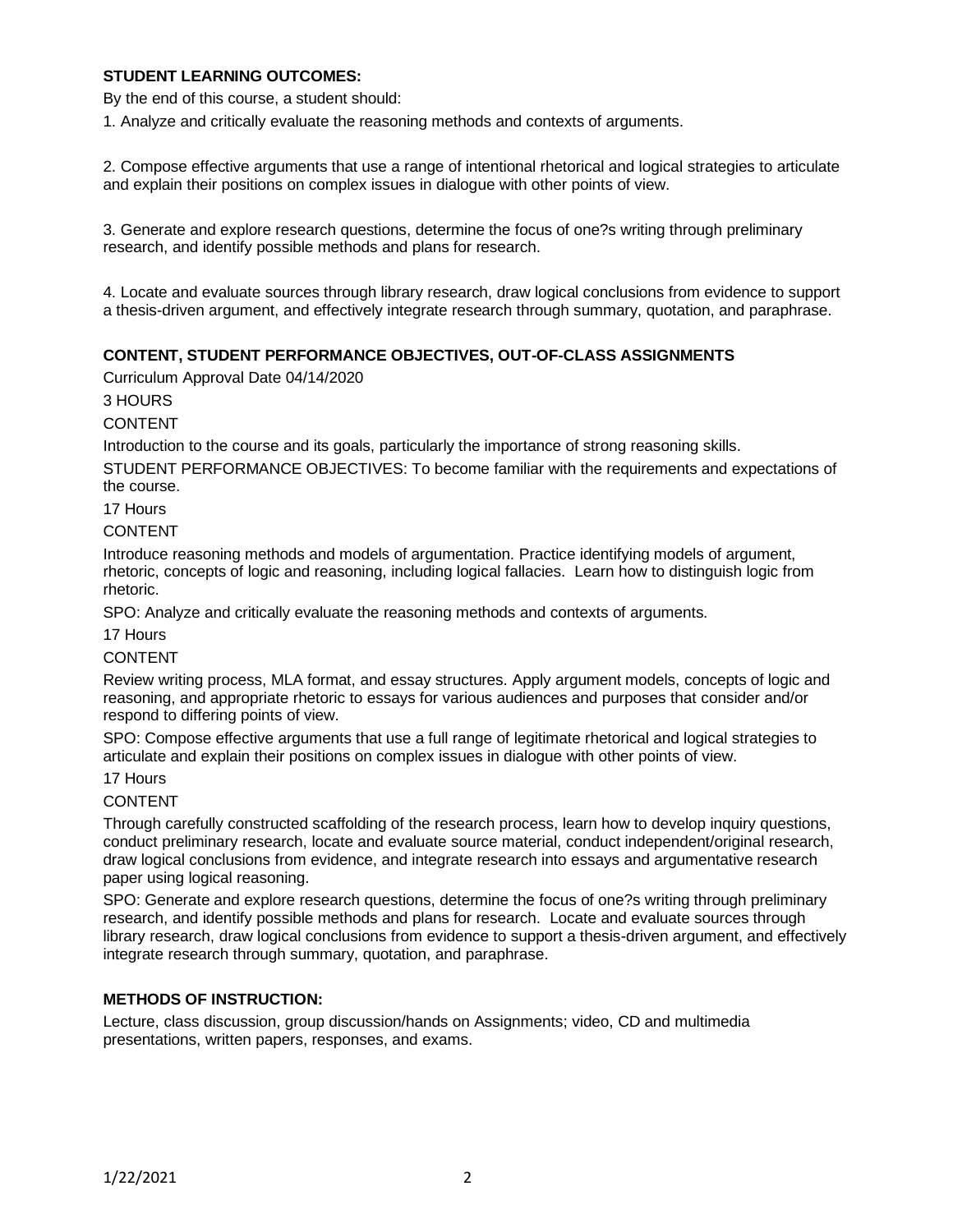# **OUT OF CLASS ASSIGNMENTS:**

Required Outside Hours: 108

Assignment Description: Readings, Essays, Research Papers and Projects, Research Proposals, Annotated Works Cited assignments, working with graphic organizers, viewing and visiting online resources, seminar projects.

### **METHODS OF EVALUATION:**

Writing assignments

Percent of total grade: 70.00 %

1. 20 pages of finished argumentative essay writing, including an 8-10 page research paper 2. At least 1 inclass essay, exam, and/or multimedia project 3. Research Proposal 4. Annotated Works Cited 5. 10 pages of low-stakes writing, such as reading response journals, seminar papers/projects, directed in-class writing, and writing process assignments

Problem-solving assignments

Percent of total grade: 30.00 %

Emphasis on Critical Reading, Evaluating Texts, Deciphering Arguments and Main Ideas. 1. Class participation, group work, seminars, debates, and/or presentations 2. Evaluation of outside research sources 3. Annotated texts and/or reading quizzes 4. Additional reading assignments, such as summaries, quote journals, paraphrase exercises

### **REPRESENTATIVE TEXTBOOKS:**

Pearson. Writing Logically, Thinking Critically (8th edition) . New York: Sheila Cooper and Rosemary Patton,2014.

Writing Logically, Thinking Critically is a standard text used in Critical Thinking classes. It was last updated in 2014.

ISBN: 978-0321926524

Reading Level of Text, Grade: Reading level of text, Grade: 13 Verified by: Verified by: Gloria Curtis Recommended Other Texts and Materials

The Miniature Guide to Critical Thinking Concepts The Foundation for Critical Thinking California 13: 978- 1538134948 2019

Ways of Seeing, by John Berger